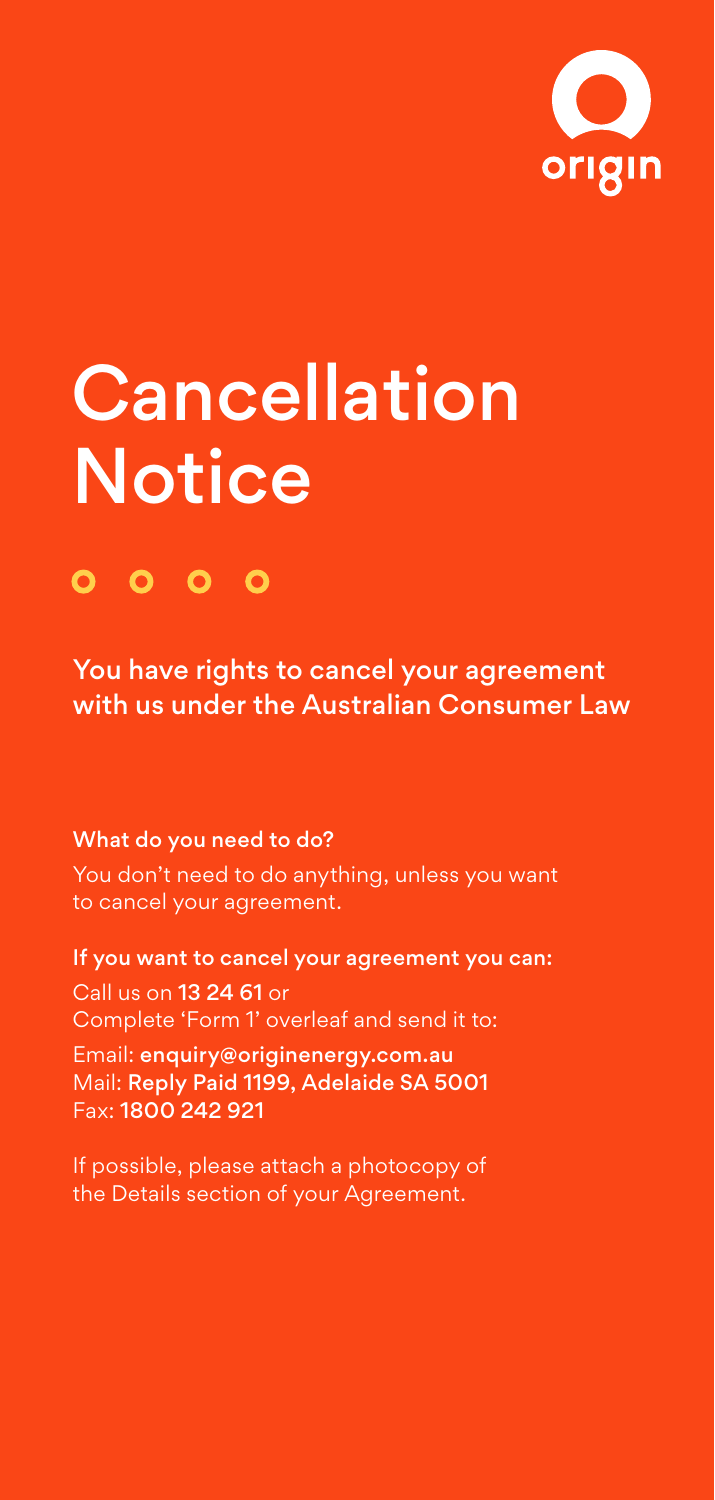### When you can cancel your agreement under the Australian Consumer Law

You can cancel your agreement within 10 business days of the Agreement Date. This is the cooling off period. The Agreement Date is the day after you receive your agreement and the customer disclosure statement. If you are in Western Australia the Agreement Date is the day after you receive your agreement.

You can cancel your agreement within 3 months of the Agreement Date if the marketer:

- called on you a Sunday or a public holiday, or before 9am or after 5pm on a Saturday, or a before 9am and after 6pm on any other day, unless they had an appointment for that time; or
- didn't:
	- clearly explain the purpose of the call;
	- leave immediately if you asked them to or explain that they must do so; or
	- show you an identity card with their name and our name and business address (not a PO box).

You can cancel your agreement within 6 months of the Agreement Date if:

- before you accepted you weren't told you could cancel during the cooling off period or how to do so;
- you weren't given the agreement and associated documents (including this cancellation notice and attached form 1) when you accepted (if you accepted in person) or within 5 business days (if you accepted over the phone);
- energy or GreenPower or Origin Go Zero or Green Gas were supplied during the cooling off period (except where permitted by law) or you weren't told that they couldn't be supplied during that time;
- the agreement didn't set out the full terms or the total amount you'd need to pay or how it would be calculated or include any postal or delivery charges;
- the agreement front page didn't state: 'Important Notice to the Consumer. You have a right to cancel this agreement within 10 business days from and including the day after you signed or received this agreement. Details about your additional rights to cancel this agreement are set out in the information attached to this agreement.';
- you accepted in person, you didn't sign the front page of the agreement or the date you signed wasn't stated on the front page:
- the agreement didn't prominently set out our name, ABN, business address (not a PO box), email address and fax number;
- we signed the agreement, it didn't state that the person signing for us is acting on our behalf or set out their name, business address (not a PO box) and email address;
- the agreement wasn't printed clearly (apart from any changes which may be handwritten), or wasn't transparent; or
- changes to the agreement weren't signed by you and us.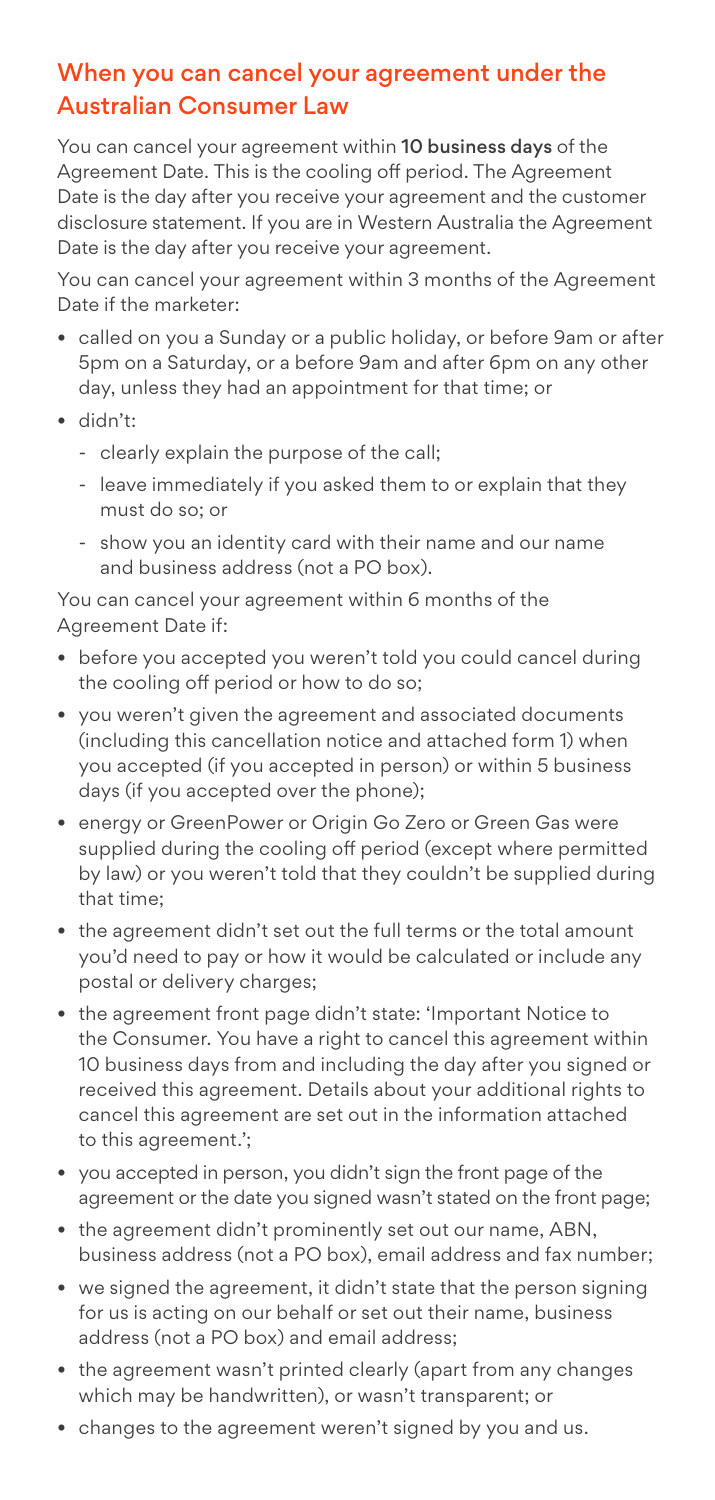## FORM 1



#### Section 82 – Australian Consumer Law

#### Cancellation notice – Unsolicited consumer agreement

#### Right to cancel this agreement within 10 business day cooling-off period

You have a right to cancel this agreement without any reason within 10 business days from and including the day after you signed or received this agreement.

#### Extended right to cancel this agreement

If the supplier has not complied with the law in relation to unsolicited consumer agreements, you also have a right to cancel this agreement by contacting the supplier, either orally or in writing. *Refer to the information attached to this agreement*. You may have up to 6 months to cancel this agreement in certain circumstances.

To cancel this agreement in writing, complete this notice and *send it to the supplier*. Alternatively, write a letter or send an email to the supplier.

#### Supplier details (to be completed by the supplier)

Name: Origin\* Origin<sup>\*</sup>:

- *\* Origin means: for electricity, GreenPower and Origin Go Zero Origin Energy Electricity Ltd (ABN 33 071 052 287), and for natural gas and Green Gas for Customers in:*
- *New South Wales and Australian Capital Territory: Origin Energy LPG Ltd (ABN 77 000 508 369)*
- *South Australia, Queensland, Western Australia and Northern Territory: Origin Energy Retail Ltd (ABN 22 078 868 425)*
- *Victoria: Origin Energy Retail Ltd (ABN 22 078 868 425) in and around Mildura and Origin Energy (Vic) Pty Ltd (ABN 11 086 013 283) in all other areas of Victoria.*

Address: VIC: 321 Exhibition Street, Melbourne VIC 3000. SA, WA & NT: 100 Waymouth Street, Adelaide SA 5000. NSW & ACT: Level 32, Tower 1, 100 Barangaroo Avenue, Barangaroo NSW 2000 QLD: 180 Ann St, Brisbane QLD 4000.

Please send this form to: Reply Paid 1199, Adelaide SA 5001.

#### Email address: [enquiry@originenergy.com.au](mailto:enquiry@originenergy.com.au) Fax number: 1800 242 921

Details of goods or services supplied under the agreement (please select):

electricity GreenPower Origin Go Zero natural gas Green Gas

Cost of goods or services: Calculated in accordance with the agreement

Date of agreement:

Transaction number (if any):

#### Consumer details

Name of consumer:

Consumer's address:

#### I wish to cancel this agreement

Signed by the consumer:

Date:

Note: You must either return to the supplier any goods supplied under the agreement or arrange for the goods to be collected.